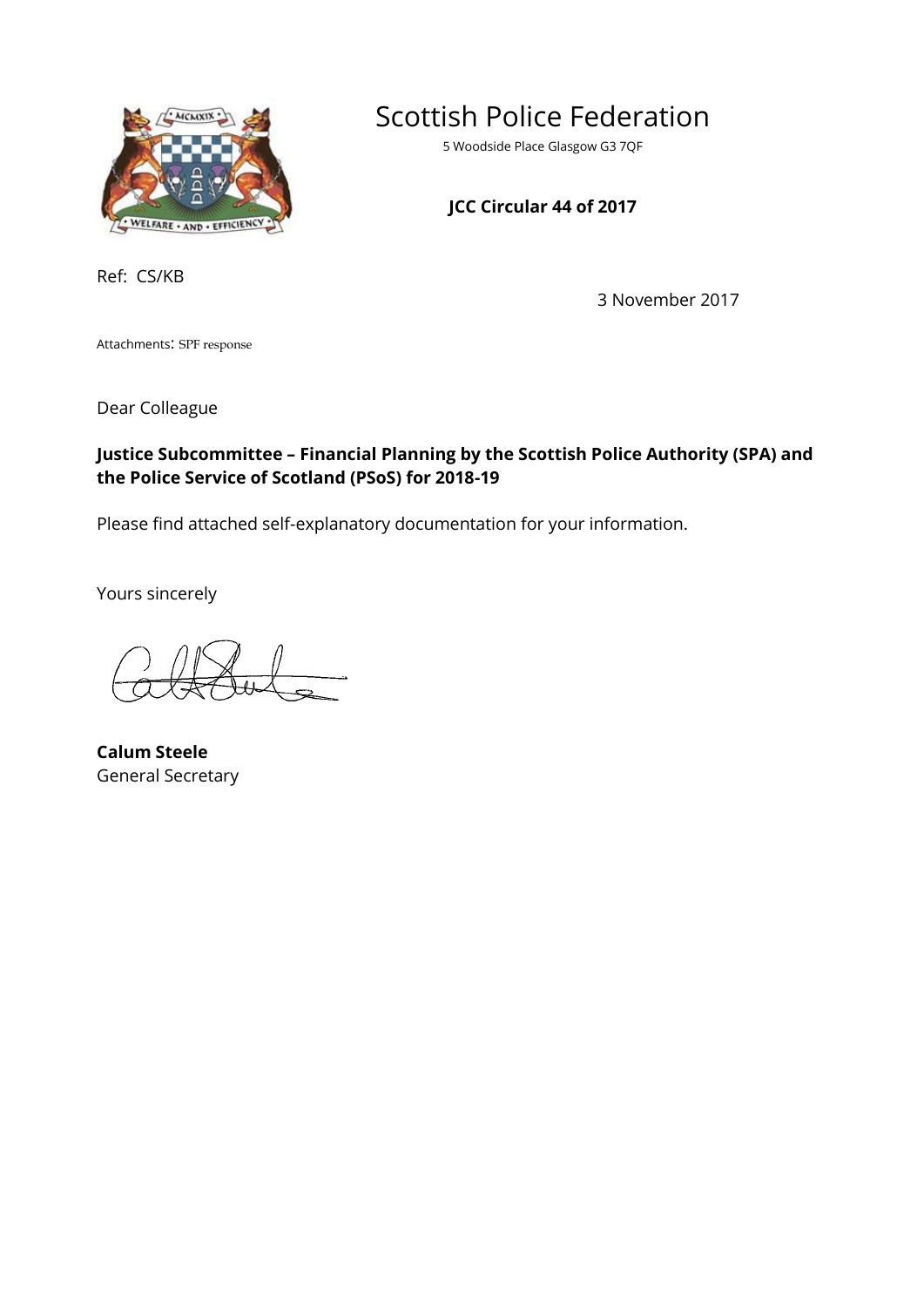

**SCOTTISH POLICE FEDERATION** 

Established by Act of Parliament

Diane Barr Senior Assistant Clerk Justice Committee Room T2.60 The Scottish Parliament EDINBURGH EH99 1SP

Ref: CS/KB 3 November 2017

By email to: diane.barr@parliament.scot

Dear Ms Barr

## **Justice Subcommittee – Financial Planning by the Scottish Police Authority (SPA) and the Police Service of Scotland (PSoS) for 2018-19**

I refer to the above and to your correspondence dated  $26<sup>th</sup>$  October and thank you for inviting the Scottish Police Federation (SPF) to contribute to the work of the Subcommittee.

It is with considerable regret that the SPF has to advise that the position we articulated at Committee on the  $24<sup>th</sup>$  November 2016 and 20<sup>th</sup> April 2017, insofar as they related to lack of involvement in any discussions with either the Scottish Police Authority (SPA) or the Police Service of Scotland (PSoS) around the budget, prevail for the financial planning for 2018-19.

The position now is like then. The SPF continues to have general awareness of the financial issues through our own experiences and publicly available documents and commentary but specific detail is not made known to us. It is worth highlighting that whilst the SPF recognises that the SPA and PSoS do not have budgetary clarity for 18/19, analogous to the position that prevailed in November 2016 for the year ahead, that even once that clarity was provided, the SPF was not involved in subsequent discussions on how the budget was to be utilised.

We trust the Committee recognises therefore that our contributions can largely be little more than observational when it comes to financial details albeit we consider our observations should be taken seriously.

In absence of budget specifics the SPF wishes to highlight the following areas which touch upon the impact of reduced funding on the delivery of policing. Were the SPF submission to detail the impacts in their entirety, this submission could run to several hundred pages in length.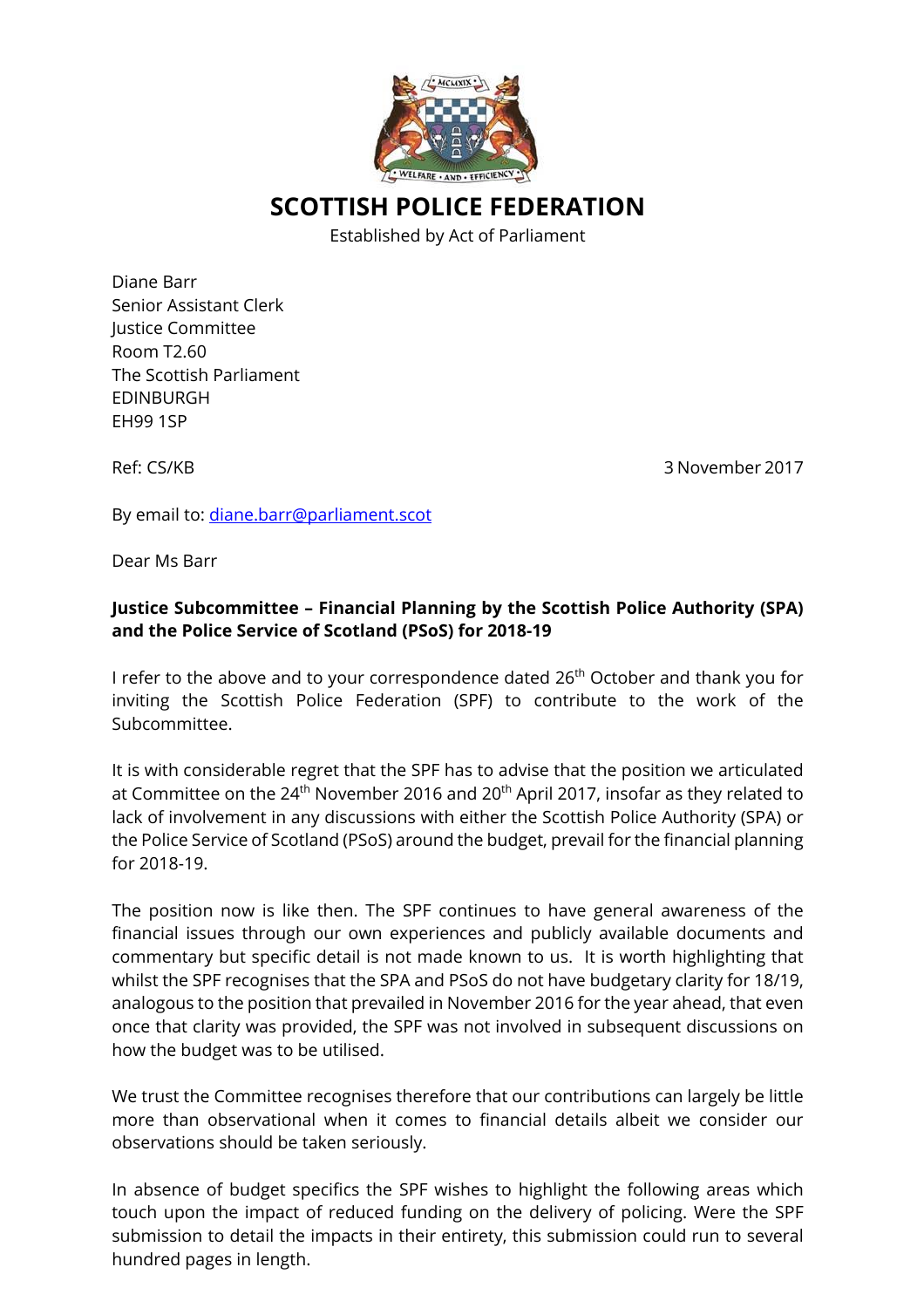## **Custody Capacity**

The SPF recognises that the moved to a dedicated custody division within the PSoS has meant that the care and attention provided to those in custody has never been greater. That being said and whilst the "cell care" is greatly improved there can be absolutely no doubt that wider issues associated with custody care have diminished significantly and it is arguable that as a consequence the human rights of prisoners are being ignored.

It is an inevitable reality of policing across the world that the behaviour of individuals can be such as to necessitate their being locked up by the police. No amount of ideology in terms of diversionary or multi agency approaches will change that.

The significant reduction in geographical locations in which prisoners can be held (without restriction of provision) has created circumstances where prisoners are now routinely conveyed over vast distances to be accommodated in cells. Many prisoners are now conveyed for longer than could arguably be considered acceptable whilst in handcuffs, or insecure in a cage in the back of a police vehicle. This is a practice that prevails from the time of the original "lock up," as well as the now almost routine ritual of shunting prisoners from once custody holding facility to another.

Such is the pressure created by fewer custody facilities that the finding of a cell in the first place does not represent the full scale of the challenges faced by police officers. The inherently wasteful realties of spending hours with prisoners to find cells should be selfevident but the problems do not end there. Once at a custody facility waiting times of several hours to process prisoners are not uncommon and this inevitably creates internal friction over who "owns" the processing responsibility if the prisoner came from out with the area.

Travelling these distances and delays at centres resulting in prisoners being kept in cages or handcuffs for even longer create considerable stress for police officers as well as stress for prisoners. Even the patience and good will of the most compliant prisoner can be tested in these circumstances which increases the risk of assault and injury to police officers as well as the inevitable additional charges against the accused.

It is also worth noting that the SPF understands that circa 118 PCSO vacancies across the country have simply been deleted. Whilst there may be legitimate accounting reasons for this, this suggests there is no urgency to address the lack of custody staff any time soon. Whilst the zig-zagging of the country with prisoners self-evidently results in significant diminution of local policing resources, that diminution is exacerbated with 118 police officers having to perform these duties in their place.

The SPF also wishes the Committee to be aware that increased bureaucratic demands, for example vulnerability assessments add to time delay and pressure upon staff. These bureaucracies will increase yet further as a consequence of the implementation of the provisions of the new Criminal Justice Bill in January.

We trust the Committee recognises that as a direct consequence of diminished funding, coupled with what should be lauded as a desire to enhance prisoner welfare through a dedicated custody division, police officers and the police service are under intolerable pressures to the point where notwithstanding the best intensions and efforts of all involved, an unacceptably large number of prisoners are treated in a manner which in the view of the SPF, is completely incompatible with their human rights.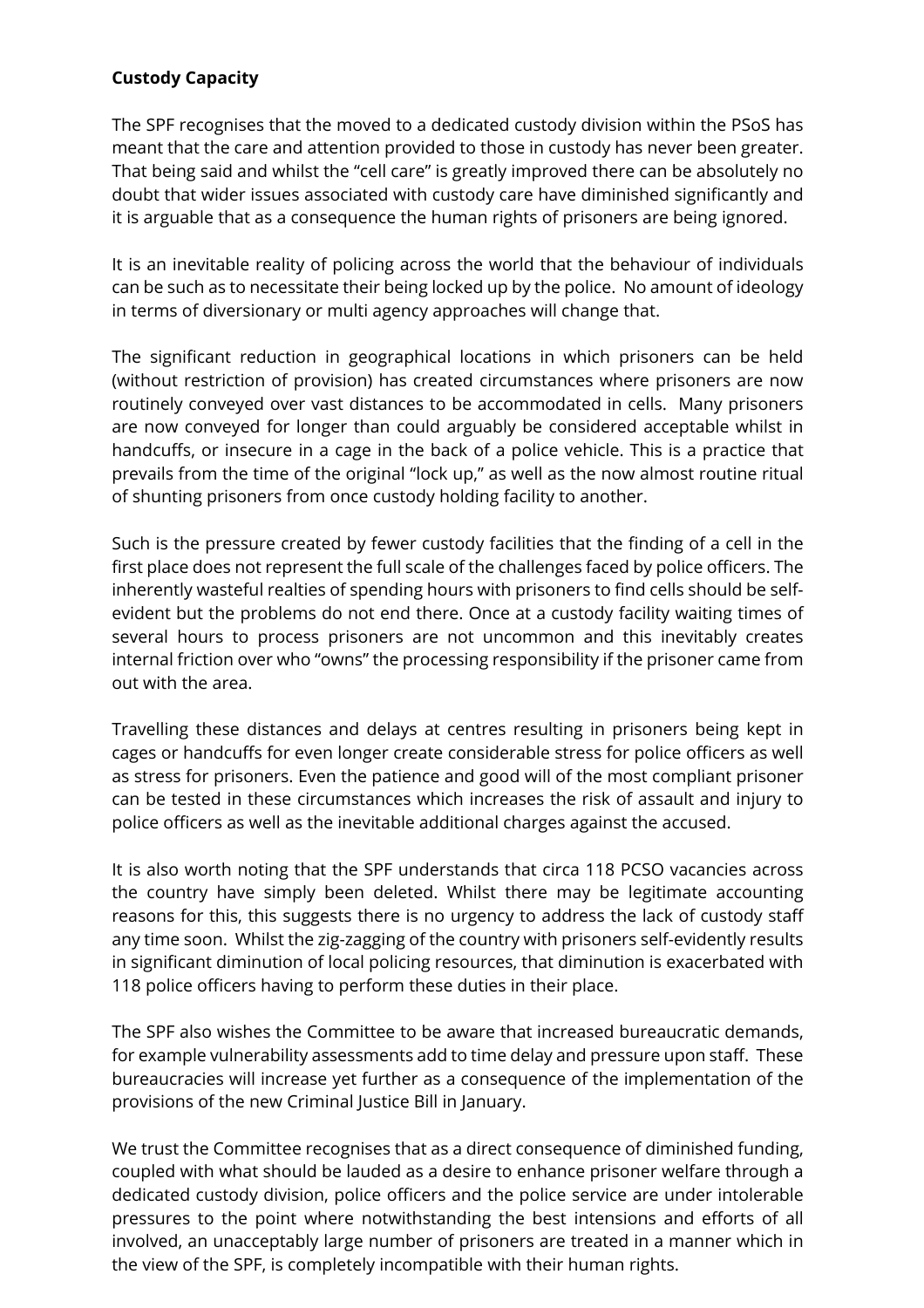#### **Reserves & Reform Funding**

Whilst this may be something of a moot point given the financial realities facing the service at this time it is the strong view of the SPF that the inability of the SPA to hold reserves is in itself a significant impediment to delivering efficiencies within the police service.

The SPF does not wish to get into minutiae but a recent example serves to underline this point in the starkest of terms. The PSoS has an allocation of "reform funding" for 2017/18 which in crude terms it has in a use it or lose it manner. The SPF is concerned that in the drive to demonstrate "transformational change" this is forcing the service into making spending decisions in year that might not necessarily deliver the savings promised.

The SPF believes that many of the systemic problems facing the PSoS cannot be resolved by making spending decisions on a year to year basis. We also recognise that "reform funding" will not be made available forever but consider that the basis upon which it is provided is not conducive with allowing the service to introduce truly innovative change to deliver sustainable savings in the mid to longer term.

#### **Public Sector Pay Policy**

At its public meeting on the  $28<sup>th</sup>$  September 2017 the SPA published papers which identified that by the start of financial year 2018/19 it will have an opening budget deficit of £47.2 Million. It still remains to be seen if that is the case or whether in actuality the deficit will be larger or smaller.

The same papers identified that financial planning by the SPA assumed police pay increases of only 1% for each of the years through to 2020/21. These assumptions themselves are predicated on the expectation that police revenue funding will continue to rise with inflation over the same period.

What is clear from these assumptions is that the SPA has little room for manoeuvre when it comes to consideration of wage growth with a prevailing budgetary deficit.

It is worth highlighting that whilst police pay is not and was not in reality subject to the public sector pay policy, that pay awards have been in line with the policy for each of the last three years. Police officers were also affected by the two year public sector pay freeze prior to that.

As the political narrative surrounding the importance of ensuring public sector workers receive fair wage growth has changed significantly in recent months it is important to ensure that police officers do not find themselves unfairly punished and subjected to the imposition of a de-facto policy of wage stagnation / deflation by the back door.

Police officers are wholly unique in the public sector and this wholly unique status deserves to be respected and reflected in the actions of those who fund the service. Police officers will consider it an act of unforgivable betrayal if at the time wages grow beyond the limits of the historic pay cap for other workers, they are denied the opportunity to secure fair wage growth as a direct consequence of a funding settlement that kills that potential stone dead.